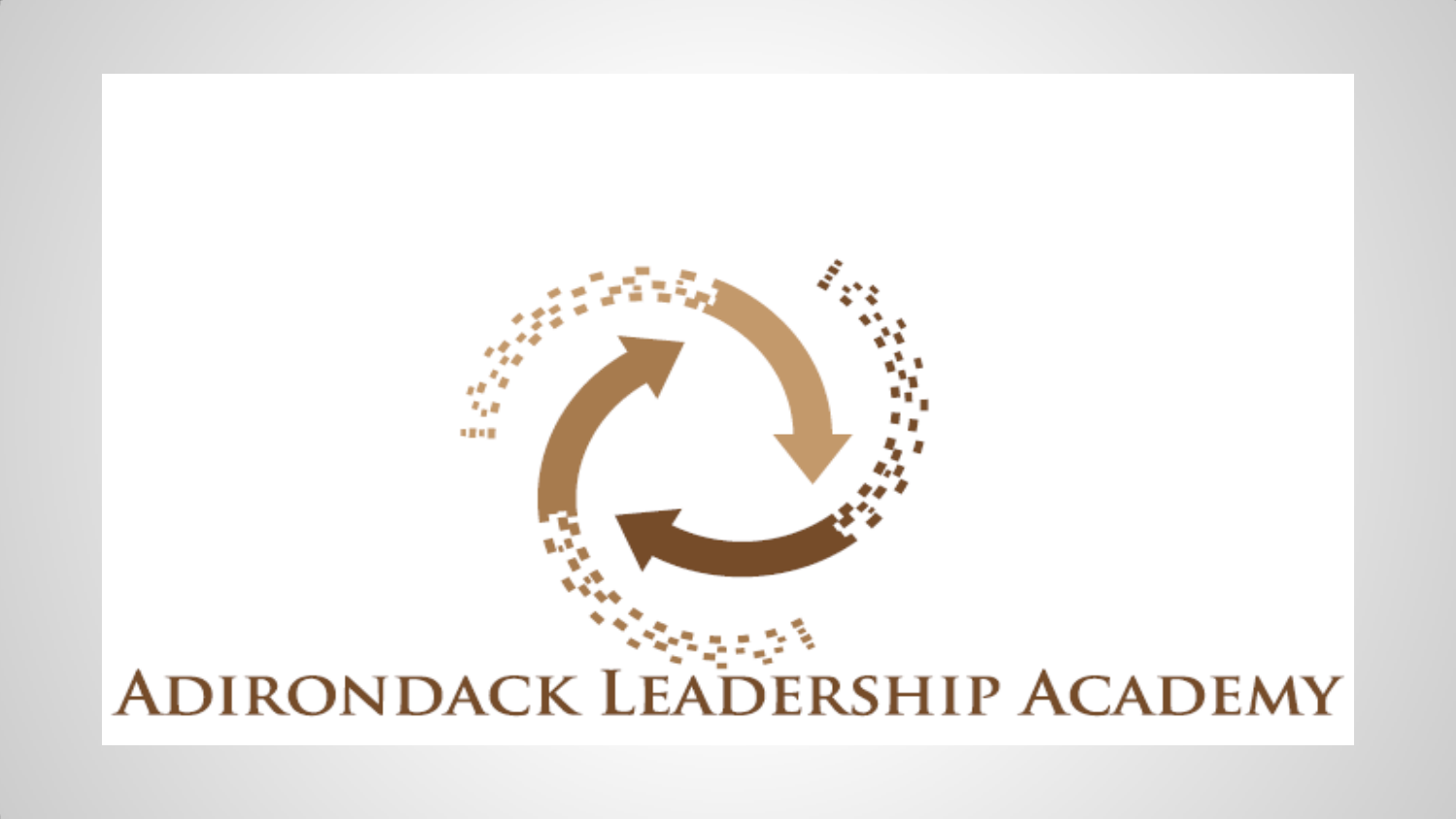# **STLE-D GRANT Professional Learning Community**

- Teacher Leadership Program
- Instructional Learning Partners
- HFM Leadership Academy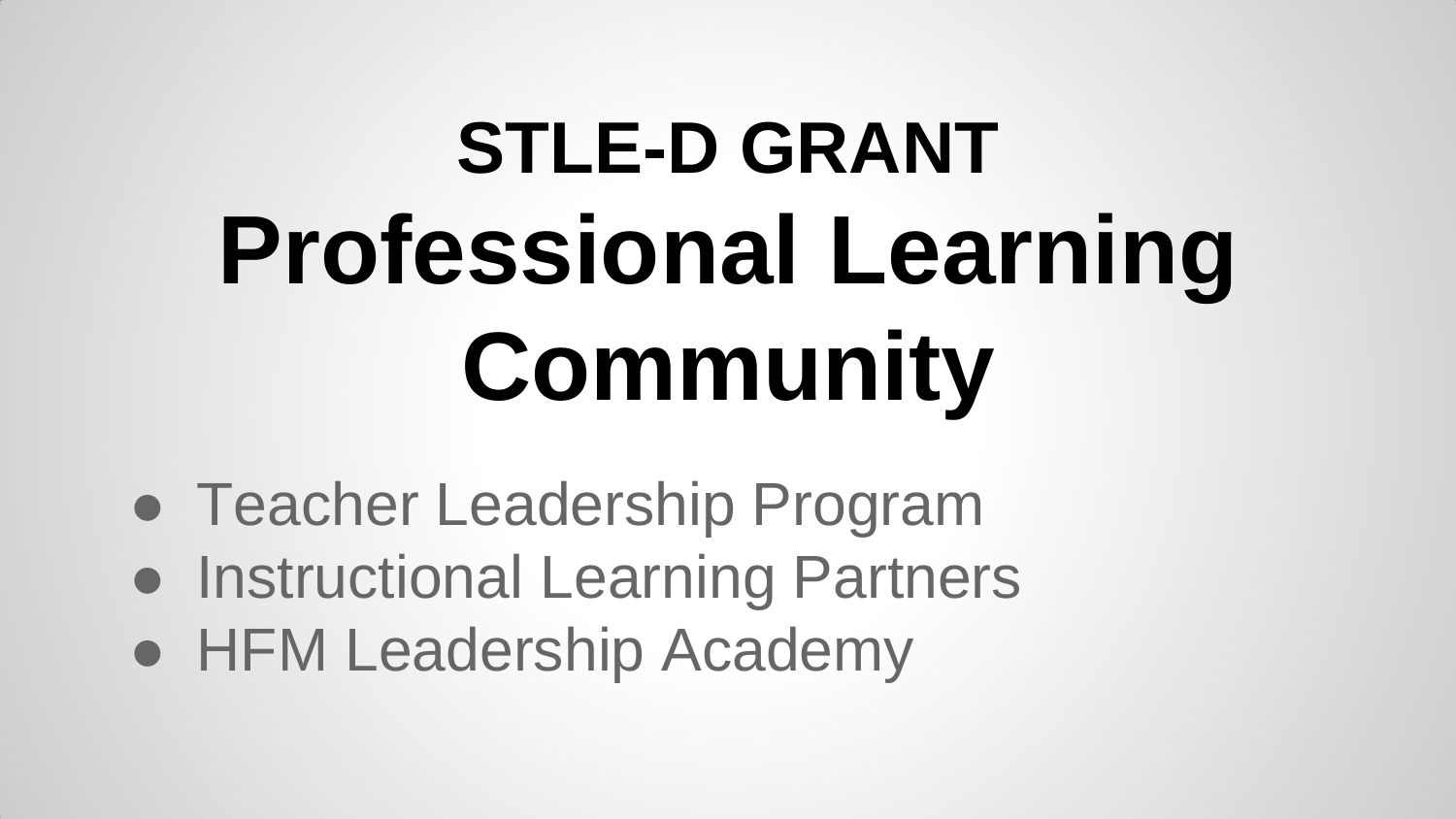### **Teacher Leadership Program**

- *SUNY Plattsburgh*
- Professors: Dr. Brooks, Dr. Johnson, Dr. Piemme, Dr. Maziejka, Dr. Huntley, and Dr. Wheeler
- Total of 45 Participants
- Spring and Summer Sessions 2015
- "The Framework for Teaching Evaluation Instrument" were provided for all teachers
- Participants will receive Teacher Leadership Certificates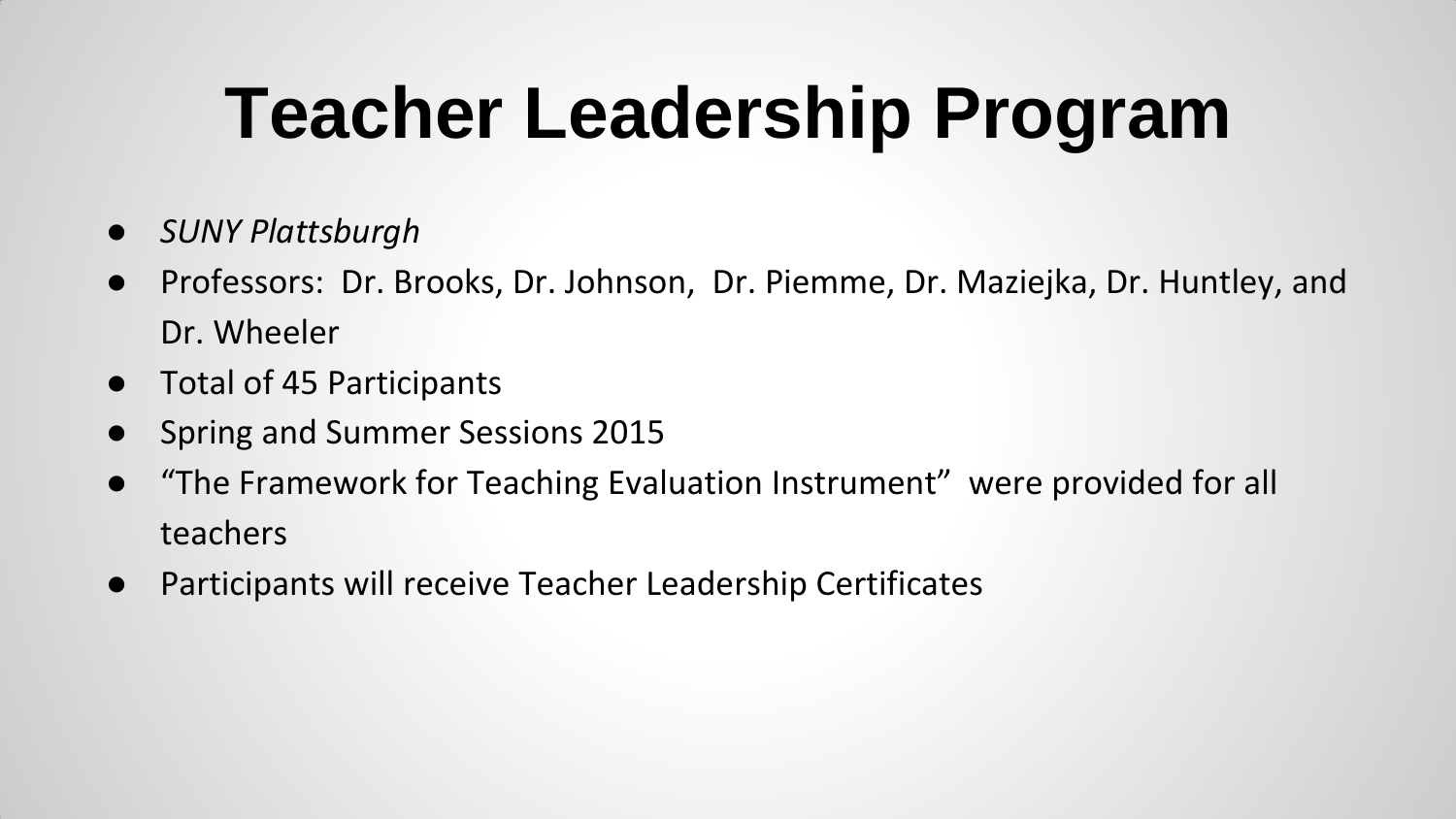## **Instructional Learning Partners**

- *CASDA (Capital Area School Development Association)*
- Instructors: Nancy Andress, Amy Hawrylchak, Deb Hoffmann, and Pat Stone
- Total of 94 Members
- ILP Monthly Meetings-February 24th, March 14th, and May 21st
- Teachers were partnered and shared ideas and studies
- Group ILP Meetings to Discuss Danielson Framework, Data Driven Instruction, Depth of Knowledge, Differentiated Instruction, and Unpacking Standards
- "Never Underestimate Your Teachers" by Robyn Jackson were provided for all ILP members
- "Strength Based Teaching: The Affective Teacher, No child left Behind" will be provided for all ILP members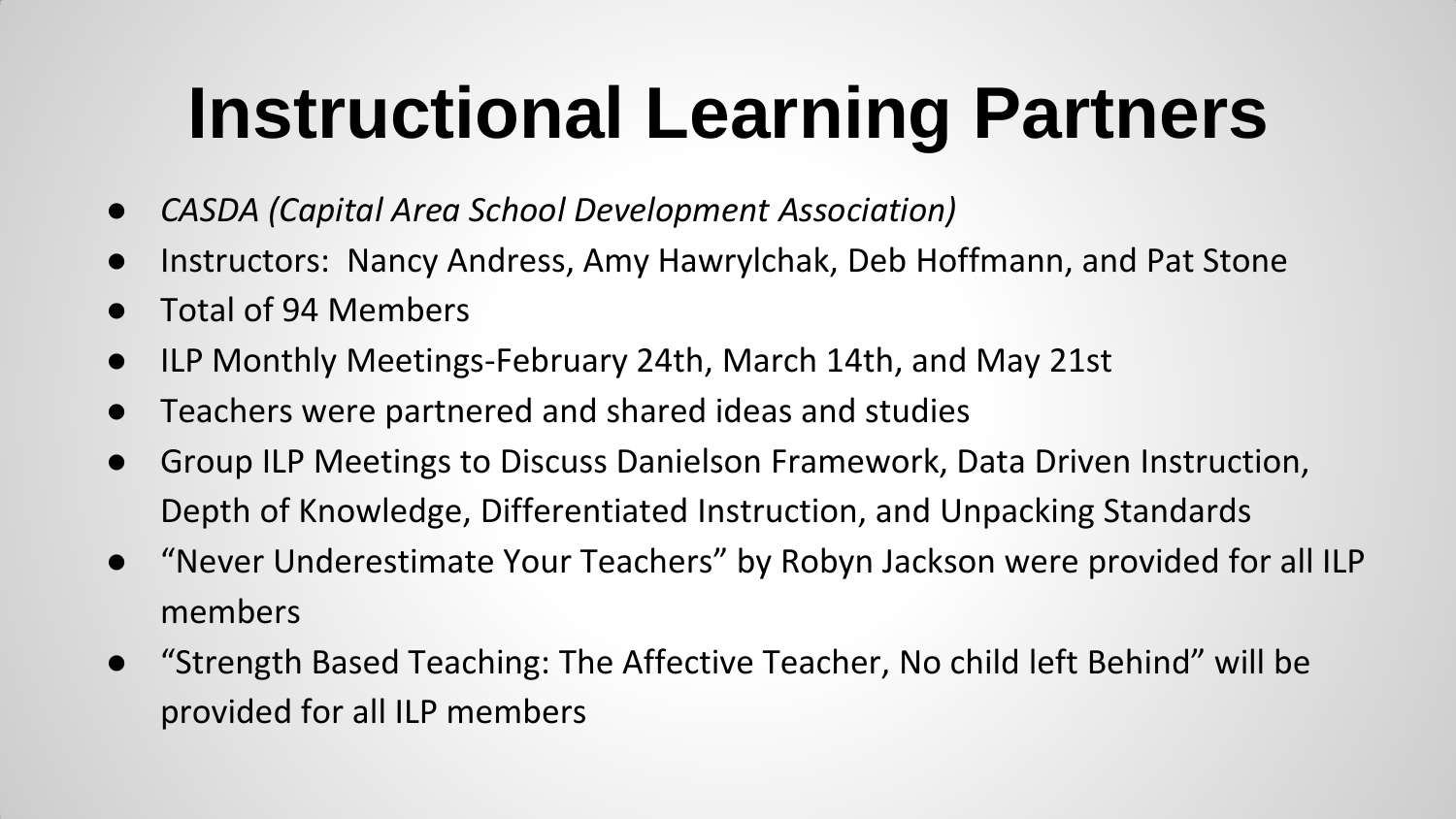### **Final Reflections**

-My experience as an Instructional Learning Partner has been enlightening. It was an amazing opportunity to learn more about myself, as well as to learn more about Differentiated Instruction with my colleagues. We were given a fantastic opportunity to research and discuss articles from Differentiation scholars, watch webinars, and interview professors. Our district provided us with an opportunity to incorporate Poverty, the focus of our district, into Differentiation.

-The most valuable opportunity was the StrengthsFinder PLC. This enabled me to learn more about myself, often a forgotten commodity in the field we work in. Although I am an achiever, a learner, and an intellection, and I valued learning more about Differentiation and working with my Instructional Learning Partners, learning about myself was crucial. I feel like our district could benefit from knowing and appreciating the strengths that we each possess.

-I found the training I had was very valuable, and will help me become a better teacher and leader. I will use what I have learned in the areas of DDI, action planning, DOK, and instructional strategies to help me be a coach for the 2015-2016 school year. I look forward to taking what I have learned to help other teachers reach their full teaching potential.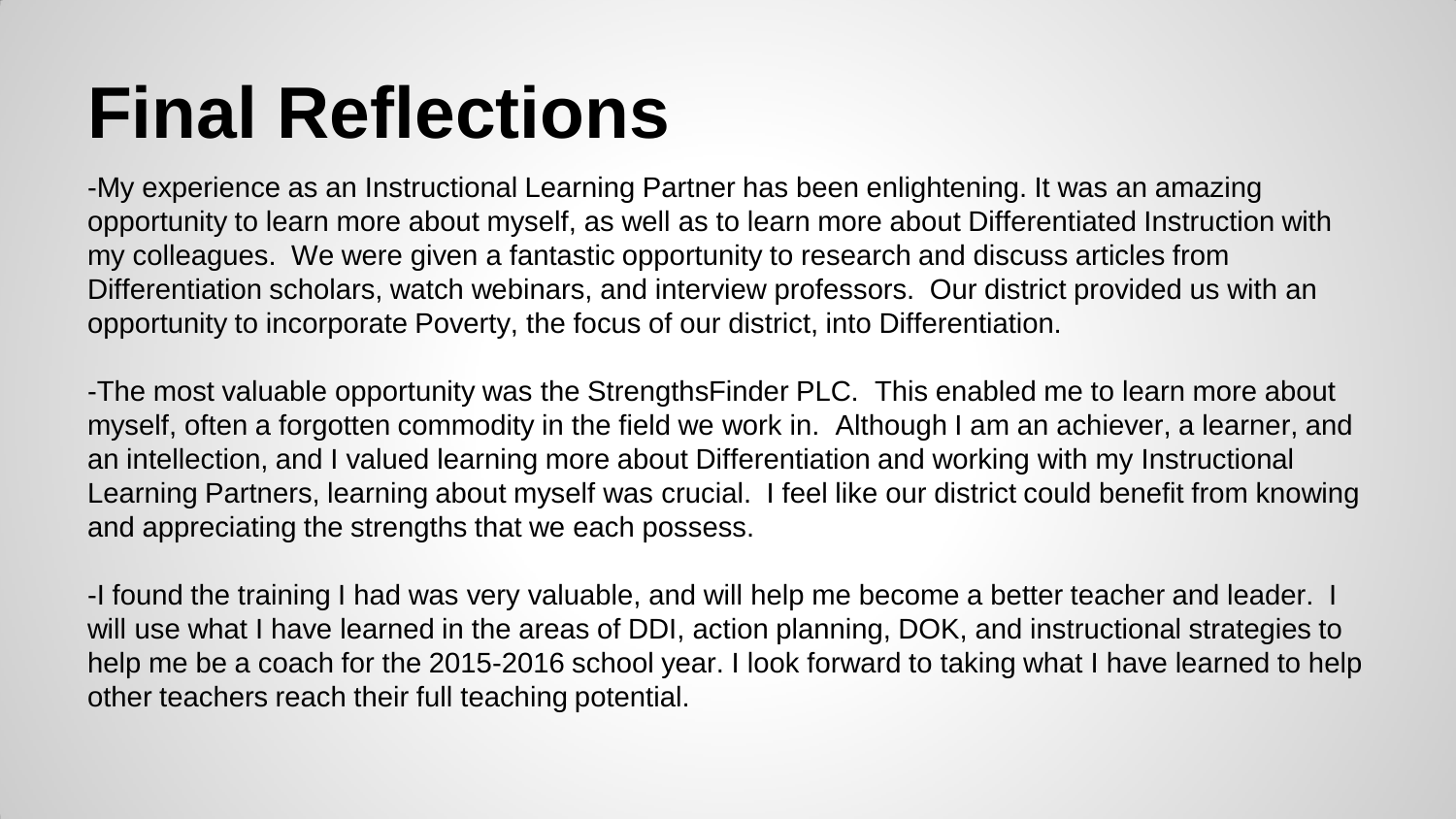### **Final Reflections**

-I was able to work in a group that focused on Depth of Knowledge. This was an area that I was somewhat familiar in from working on the DART team and analyzing APPR test questions. In doing so, I needed to look at each question and rate its DOK level. This helped me guide my team when first meeting to discuss our plan. We decided to complete a book talk, and use the strategies and areas of focus in the book to drive our instruction of getting deeper when working with our students. We realized that a lot of us were working through DOK1 and in completing our homework each session and discussing as a team, we were able to figure out ways to reach our students by making simple changes in our instruction.

-A huge benefit I have reaped from this program has been the in-depth work I did with my small group on "Unpacking The Standards". Our two partnerships focused on an area that was a great need in our district-the writing and language standards in ELA. We spent time researching how to unpack standards, came up with a process that worked for us and then spent time focusing on the K-12 ELA standards for writing and language. This has been a valuable project which, when completed utilizing district curriculum hours, will be something all teachers in the district can use for years to come.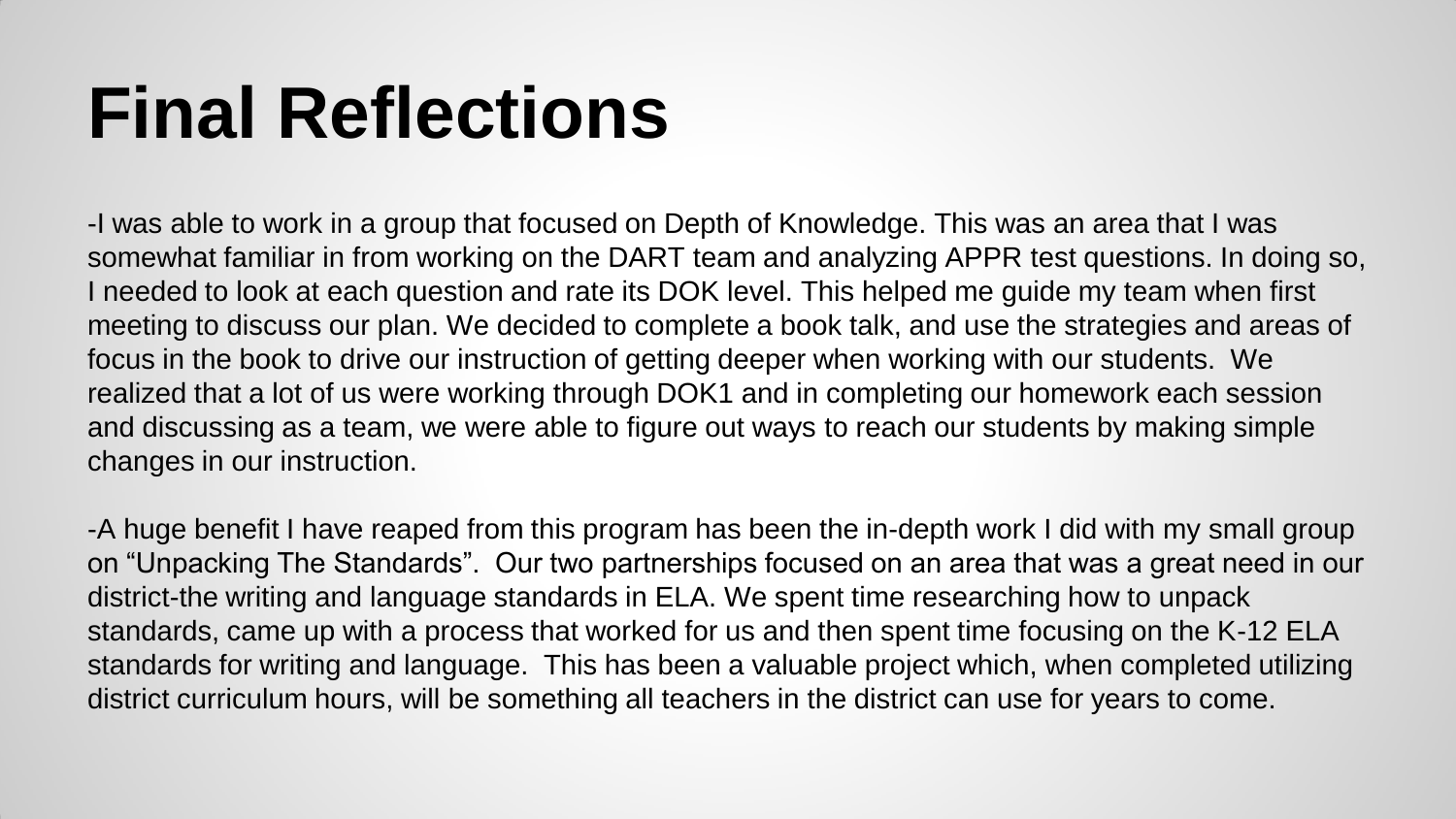### **Final Reflections**

-The Instructional Learning Partners training was a valuable experience for me. The importance of teachers supporting one another is vital to the success of every classroom and it was useful to learn strategies that would help me facilitate this process. As a focus area, I chose "Differentiated Instructional Strategies" to learn more about because, as a business teacher, my classes are frequently populated by students of varying abilities. For example, this year I have the 2015 valedictorian in the same class as a several special needs students. It was my goal to polish the previous skills I've acquired and develop some new ones as well.

-The Instructional Learning Partner Grant has allowed me time with my colleagues to learn from each other, support each other, and guide each other. When we first started, I didn't know what to expect, but I am happy to say that time with my building colleagues was time well spent.

-I feel as if I'm a stronger teacher, researcher, and mentor from this grant. I hope there will be future grants to take this to the next step. It would be nice for teachers who chose Differentiated Learning to come together and share ideas. Thank you for this tremendously useful opportunity!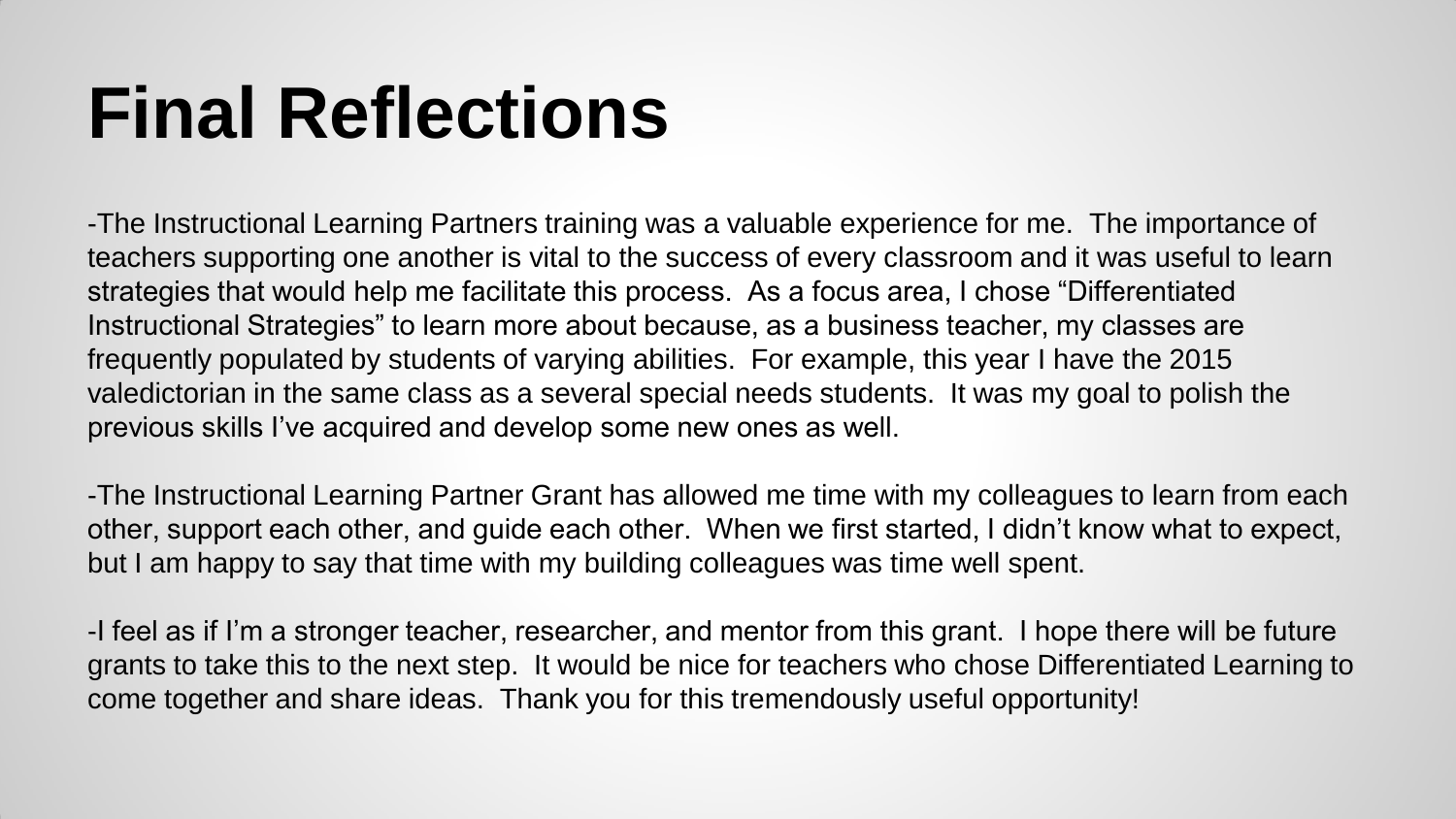## **HFM Leadership Academy**

- *SAANYS (School Administration Association of New York State)* \*Director of Professional Development, Karen Bronson
- Location: HFM BOCES
- Total of 39 Members
- Leadership Sessions:
- January 22, 2015: ENVISIONING Success
- February 26 and March 26: LEADING THE Learning
- April 20th: CONNECTING to Community
- May 19th: MANAGING Safely and Effectively
- June 15th: REFLECTING for Professional Growth
- **Marshall Memo Subscription**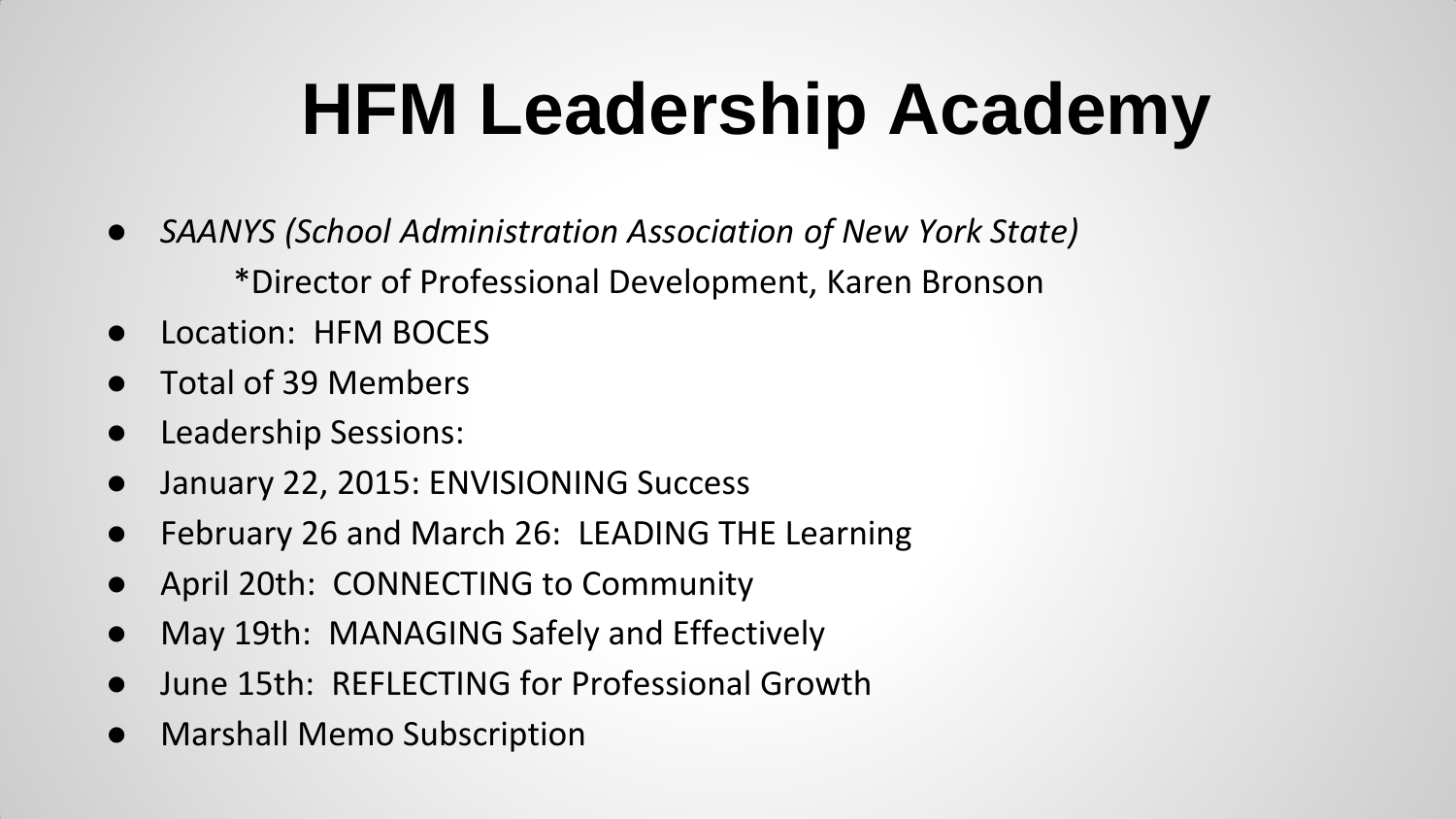# **Professional Learning Community**

- *StrengthsFinder Training*
- Stephen Tomlinson StrengthsFinder Coach
- Total of 189 Members in PLC
- Groups: Amsterdam City SD, Broadalbin-Perth Central School, Mohawk Valley, HFM Region, and Sacandaga Lake-Group Meetings weekly March-May
- Adirondack Leadership Blog Site: <https://plcadirondacklearningcommunity.wordpress.com/>
- Filming of PLC Meetings, selected dates to include: 3/9, 3/19, 4/15, 4/22, 5/19, & 5/28
- StrengthsFinder 2.0 and Strengths Based Leadership textbooks were provided for all 189 members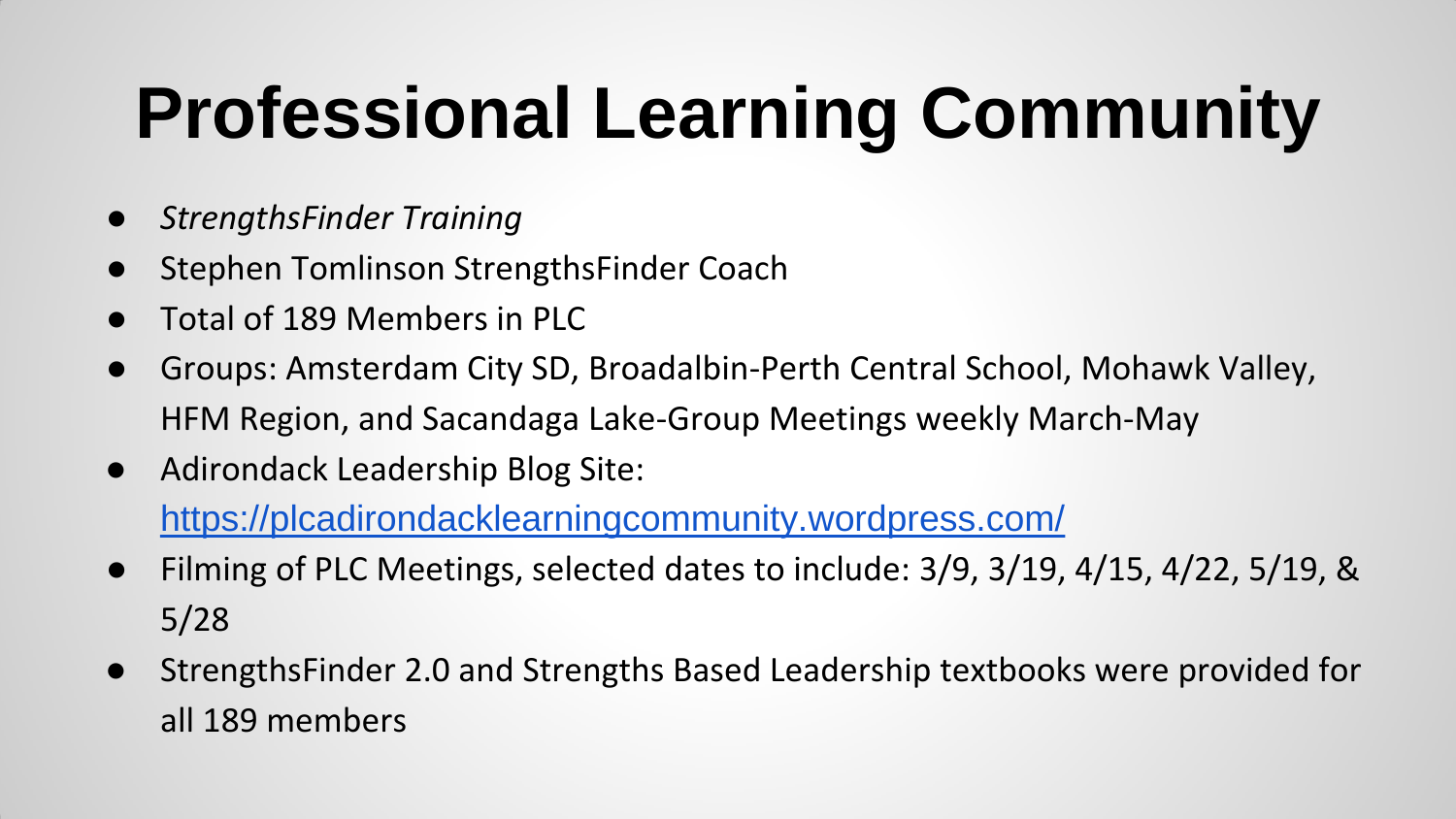# **Professional Learning Community**

- "Bucket List Journal" will be provided for all members
- Learning textbooks for libraries will be distributed to 14 participating school districts
- All Teachers from 14 school districts will receive "Teach with Your Strengths: How Great Teachers Inspire Their Students".
- 7 participants attended StrengthsFinder May training in Washington DC

\*Leslie Ford/Northville School District

\*Lorraine Hohenforst/HFM BOCES

\*Thomas Ciaccio/Fonda Fultonville School District

\*Lisa Gargiulo/Canajoharie School District, GASD, HFM BOCES

\*Scott Dellis/P-Tech, HFM BOCES

\*Nancy Baghaei-Rad/Greater Amsterdam School District

\*Debbie Larrabee/Fort Plain School District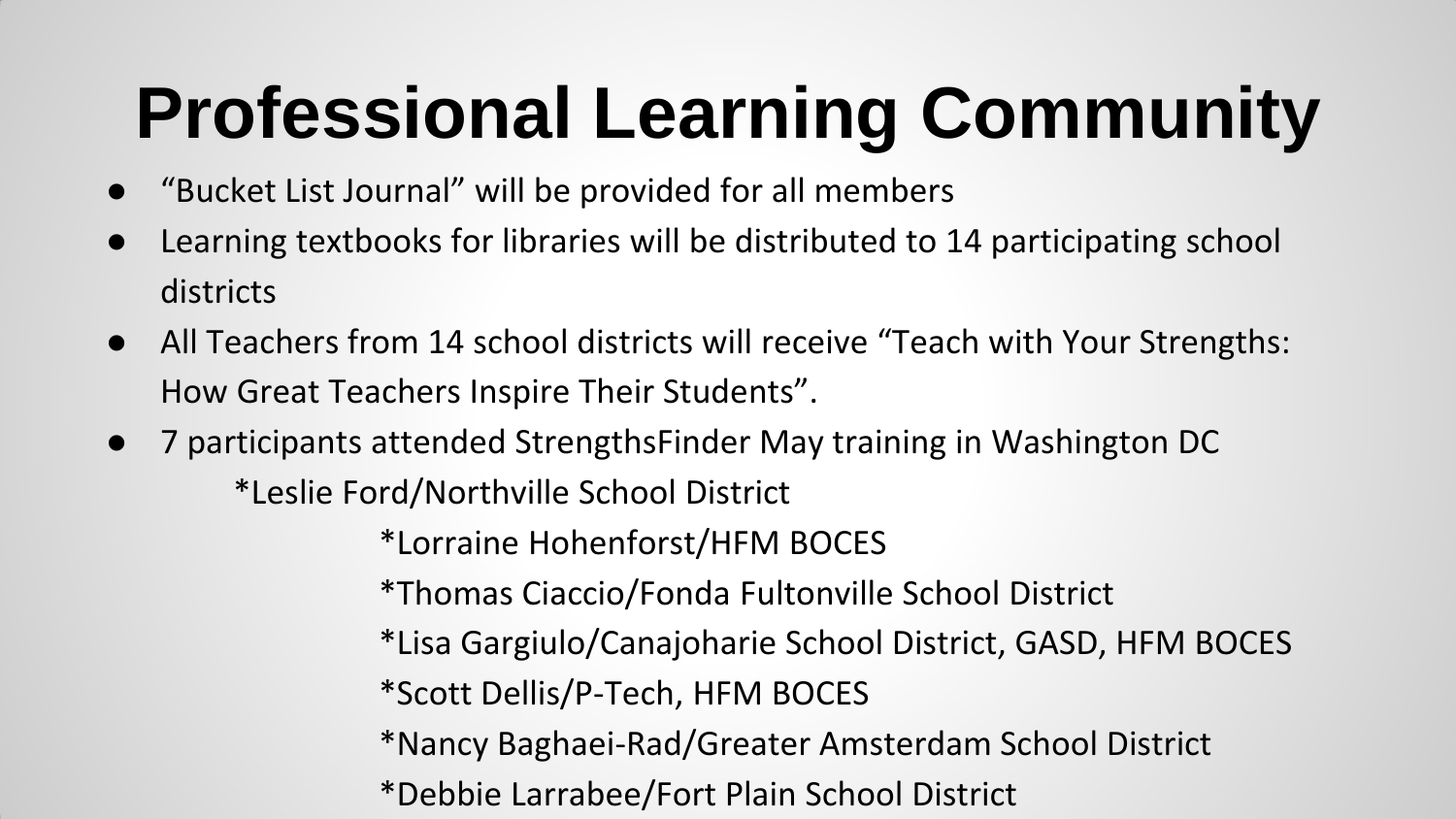# **Professional Learning Community**

- StrengthsFinder Coaching Kits were distributed to 14 districts \*Strength-Based Coaching with Managers and Team Kits \*Strengths Coaching Starter Kits
- StrengthsFinder Learning materials will be distributed to 14 districts, materials including:

\*StrengthsQuest Discover and Develop your Strengths in Academics, Career, and Beyond

\*StrengthsExplorer Package, Strengths Explorer for Ages 10-14

\*1400 StrengthsFinder 2.0 textbooks

will be divided among 14 districts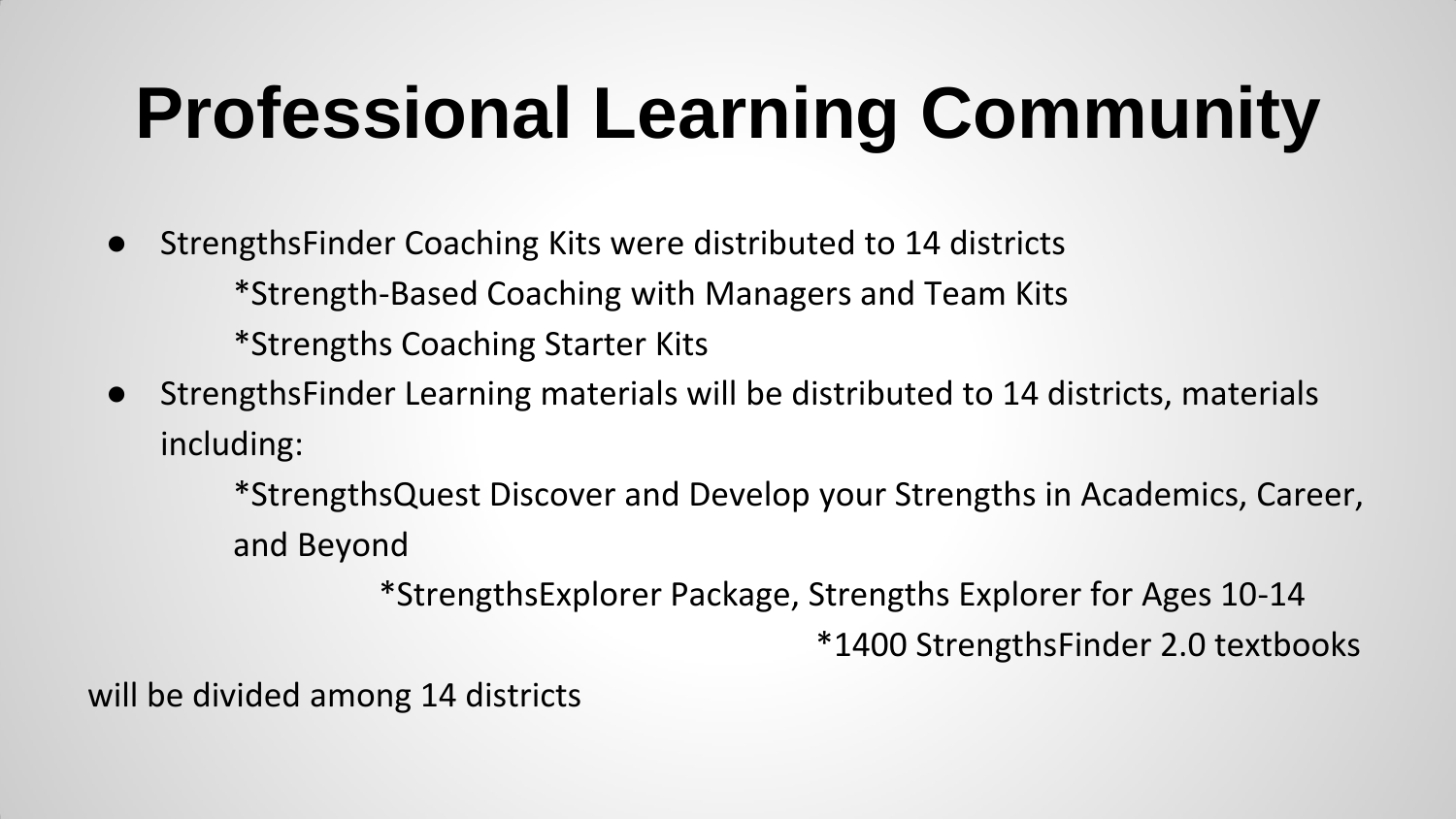# **Districts Professional Library**

### **29 Learning Materials and Textbooks provided to 14 Districts' Professional Libraries**

*"Bucket Filling from A to Z: The Key to Being Happy"*

By Carol McCloud

*"Fill a Bucket: A Guide to Daily Happiness for the Young Child"*

By Carol McCloud

*"Growing Up with a Bucket Full of Happiness: Three Rules for a Happier Life"*

By Carol McCloud

*"Have You Filled a Bucket Today?"* 

By Tom Rath

*"How Full is Your Bucket? For Kids"*

By Tom Rath

*"Will You Fill My Bucket? Daily Acts of Love Around the World"*

By Carol McCloud

*"Teach with Your Strengths Starter Package"*

By Gallup, The Creators of StrengthsFinder

*"StrengthsQuest Discover and Develop your Strengths in Academics, Career, and Beyond"*

By Donald Clifton PH.D., Edward "Chip" Anderson PH.D., & Laurie Schreiner PH.D.

*"Strengths Explorer Package"*

By Gallup, The Creators of StrengthsFinder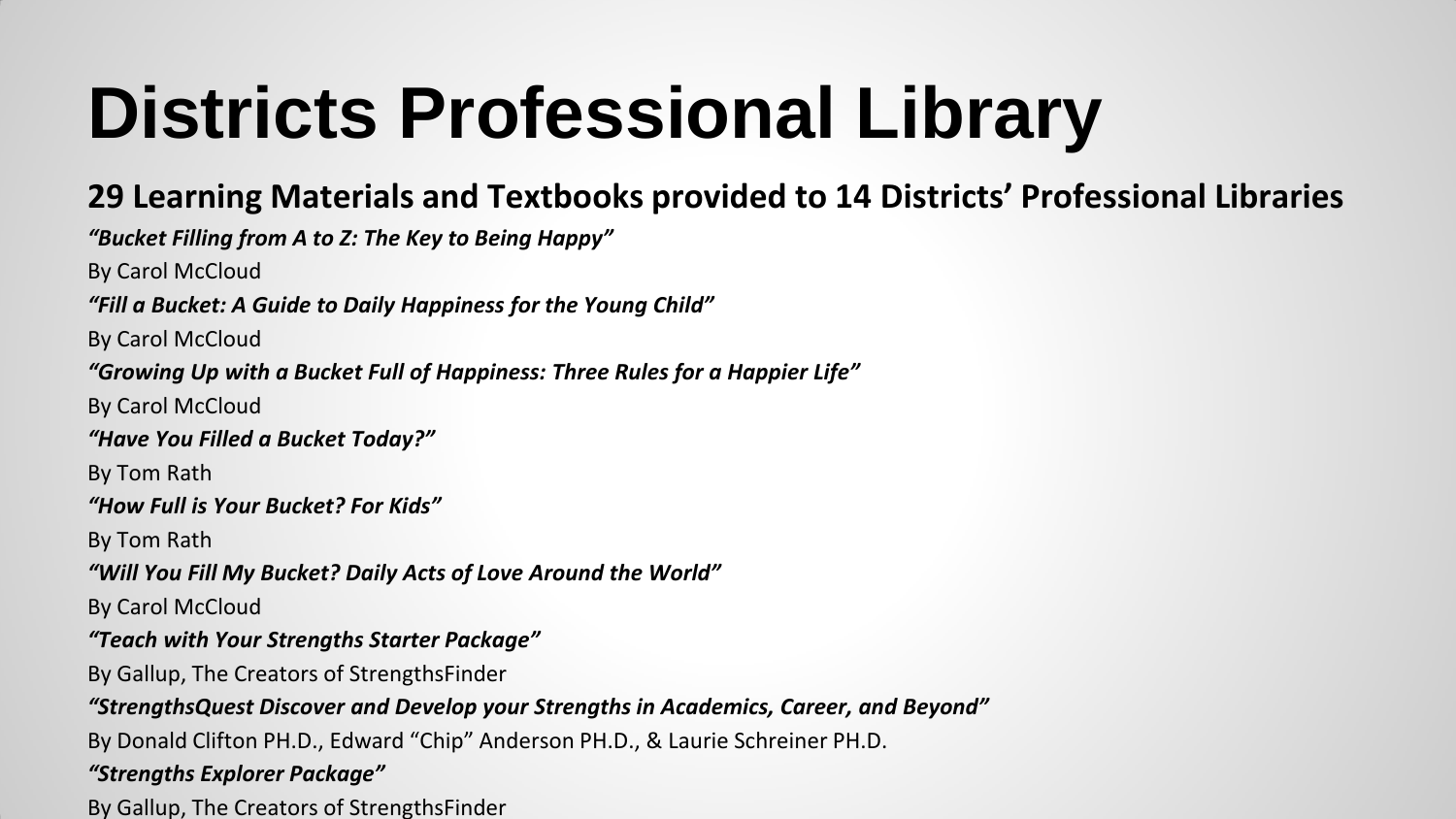## **Districts Professional Library**

*"Teach with Your Strengths: How Great Teachers Inspire Their Students"* 

By Rosanne Liesveld

*"StrengthsFinder 2.0"*

By Tom Rath

*"Strengths Based Leadership"*

By Tom Rath & Barry Conchie

### *"Strength-Based Coaching with Managers and Team Kits"*

By Gallup, The Creators of StrengthsFinder

### *"Strengths Coaching Starter Kits"*

By Gallup, The Creators of StrengthsFinder

*"Unwrapping The Standards: A Simple Process to Make Standards Manageable"*

By Larry Ainsworth

*"Common Core Companion: The Standards Decoded, Grades 3-5: What They Say, What they Mean, How to Teach Them"*

By Leslie Blauman

*"Common Core Companion: The Standards Decoded: Grades 6-8: What They Say, What they Mean, How to Teach Them"* By James R. Burke

*"Common Core Companion: The Standards Decoded Grades 9-12: What They Say, What They Mean, How to Teach Them"* By James R. Burke

*"Common Core Companion: The Standards Decoded, Grades K-2: What They say, What They Mean, How to Teach Them"* By Sharon Taberski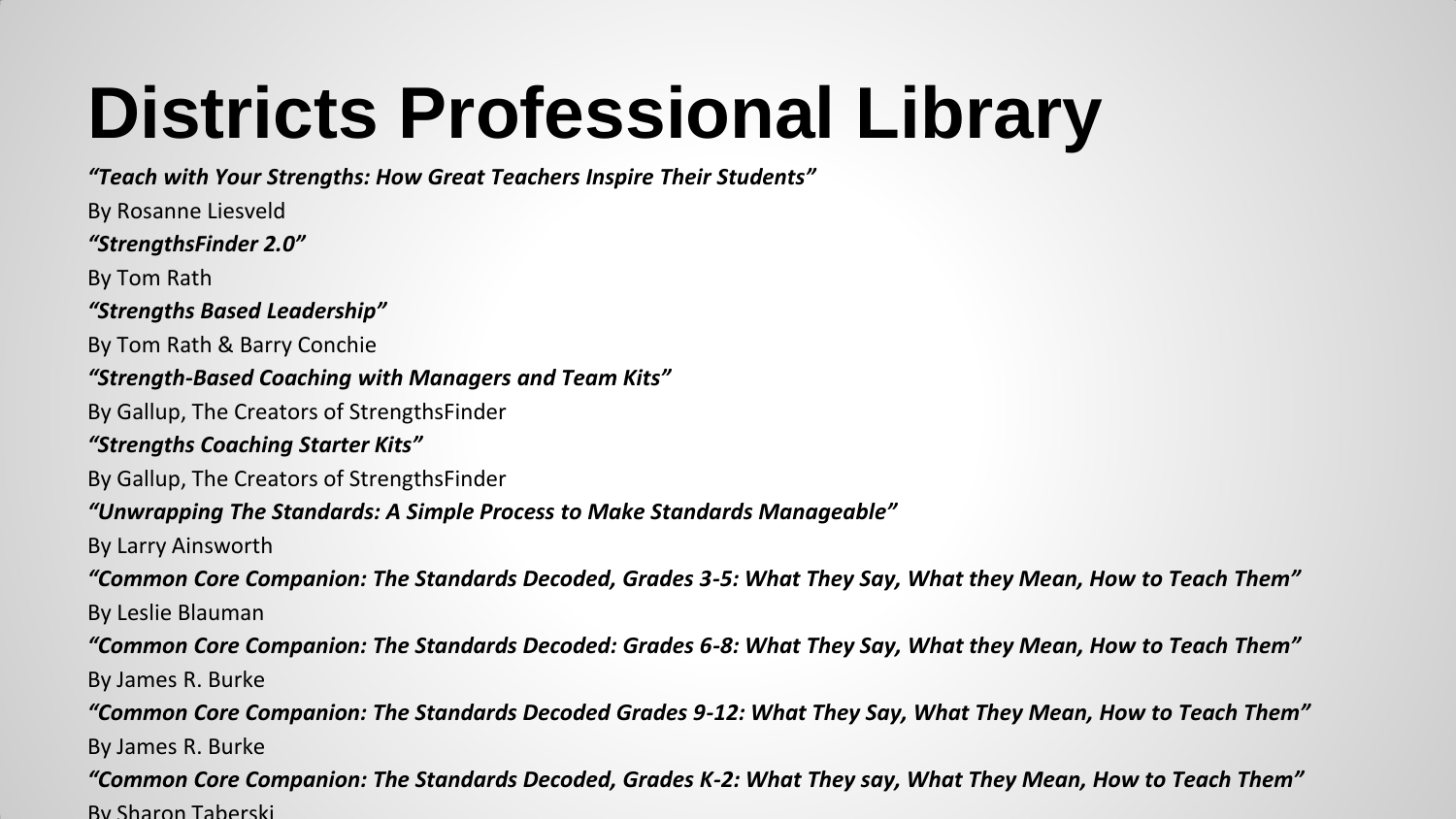## **Districts Professional Library**

*"Data Driven Differentiation in the Standards-Based Classroom"*

By Gayle Gregory

*"Data-Driven Instructional Leadership"*

By Rebecca Blink

*"Enhancing Professional Practice: A Framework for Teaching: 2nd Edition"*

By Charlotte Danielson

#### *"Everyday Teacher leadership: Taking Action Where You Are"*

By Michelle Collay

*"Enhancing Student Achievement: A Framework for School Improvement"*

By Charlotte Danielson

**"***Pathways to the Common Core: Accelerating Achievement"*

By Lucy Calkins

*"Six Secrets of michael Change; What Fullan the Best Leaders Do to Help Their Organizations Survive and Thrive"*

By Michael Fullan

*"Strategies for Differentiating Instruction: Best Practices for the Classroom"*

By Julia Roberts

*"Teacher leadership: Improving Teaching and Learning From Inside the Classroom"*

By Barbara Wilmore

*"Turnaround Leadership"*

By Michael Fullan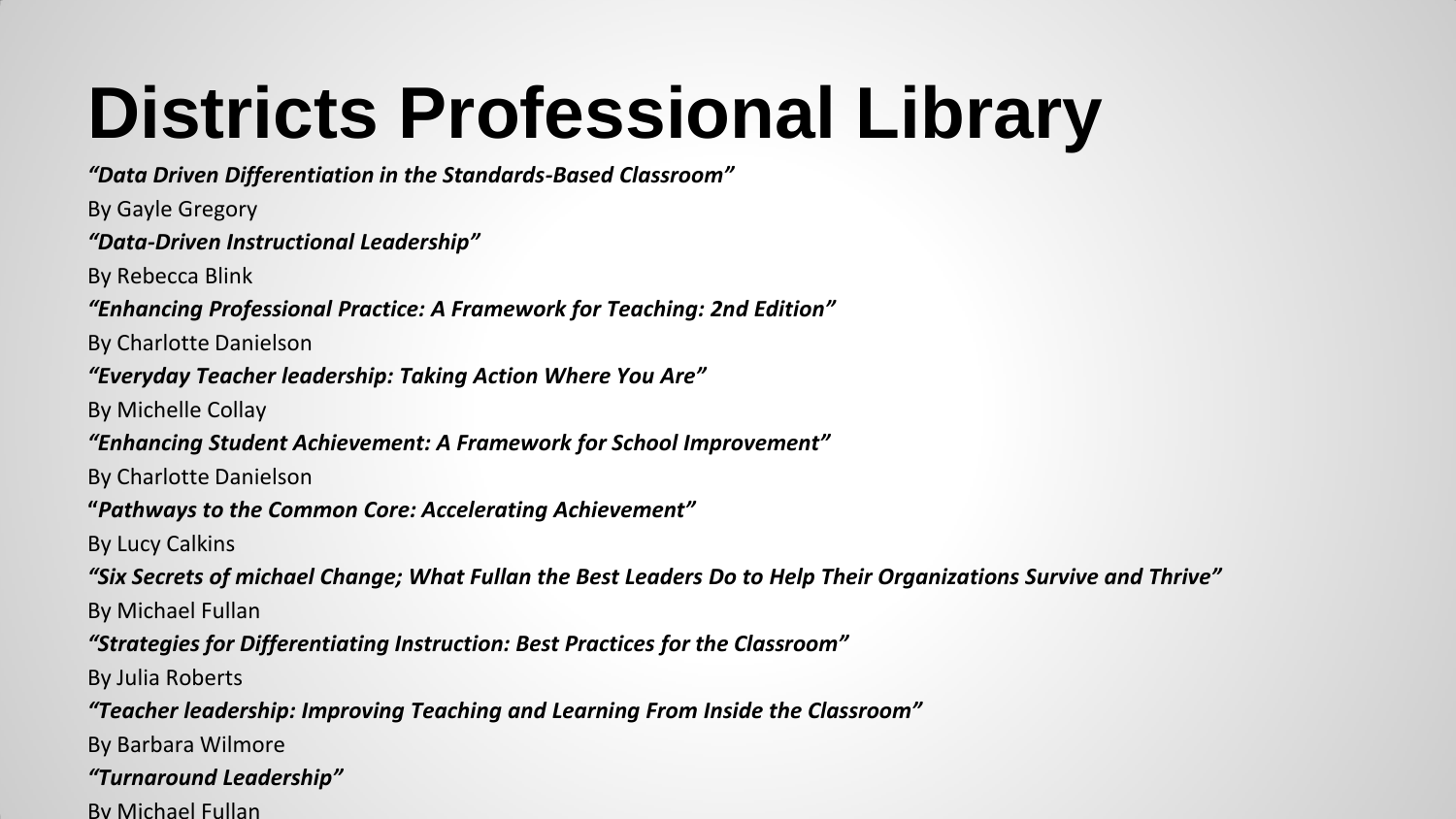### **Teacher Leadership Program SUNY Plattsburgh Textbooks**

### **SUNY Plattsburgh Spring Session**

*"Change Leader: Learning to Do What Matters Most"* 

By Michael Fullan

*"Driven by Data: A Practical Guide to Improve Instruction"*

By Paul Bambrick-Santoyo

### *"Five Dysfunctions of a Team: A Leadership Fable"*

By Patrick Lencioni

*"Heart of Change: Real-Life Stories of how People Change Their Organizations"*

By John Kotter

*"How People Learn: Brain, Mind, Experience and School"*

By John Bransford

*"How People Learn: Bridging Research and Practice"*

By M. Suzanne Donovan

*"School Leadership That Works: From Research to Results"*

By Robert Marzano

*"Teacher Evaluation To Enhance Professional Practice"*

By Charlotte Danielson

*"Whole New Mind: Why Right-Brainers Rule The Future"*

By Daniel Pink